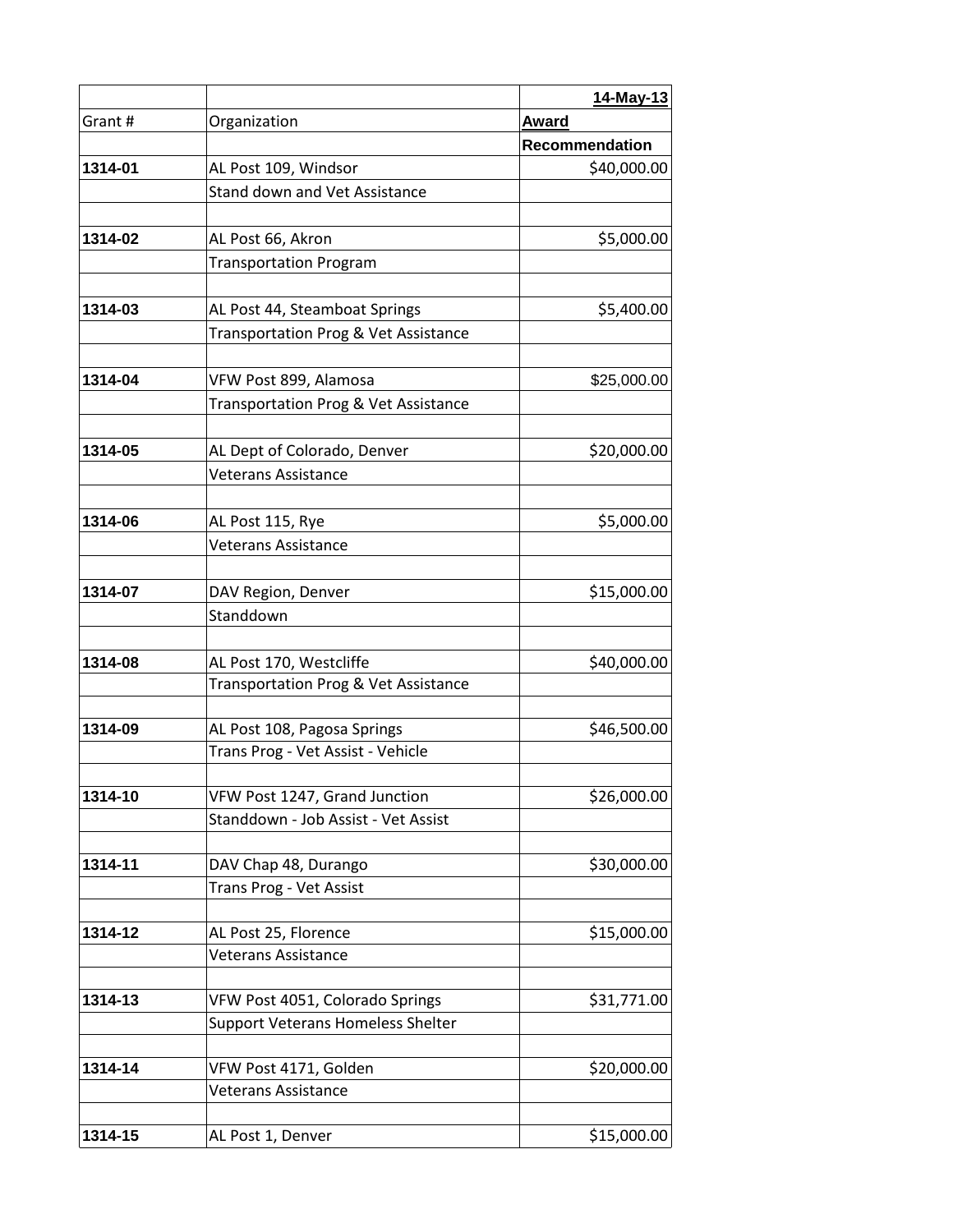|         | <b>Veterans Assistance</b>                             |             |
|---------|--------------------------------------------------------|-------------|
| 1314-16 | VFW Post 8661, Conifer                                 | \$7,200.00  |
|         | Transportation Prog & Vet Assistance                   |             |
| 1314-17 | AL Post 32 (1), Longmont                               | \$20,000.00 |
|         | <b>Veterans Assistance</b>                             |             |
| 1314-18 | VFW Post 3621, Lamar                                   | \$10,000.00 |
|         | Transportation Prog & Vet Assistance                   |             |
| 1314-19 | AL Post 113, Alamosa<br><b>Transportation Program</b>  | \$3,000.00  |
|         |                                                        |             |
| 1314-20 | AL Post 2 (1), Pueblo<br><b>Transportation Program</b> | \$19,000.00 |
|         |                                                        |             |
| 1314-21 | VFW Post 5231, Mancos                                  | \$5,500.00  |
|         | Transportation Prog & Vet Assistance                   |             |
| 1314-22 | VFW Post 4265, Craig                                   | \$12,000.00 |
|         | Transportation Prog & Vet Assistance                   |             |
| 1314-23 | AL Post 29, Aurora                                     | \$6,000.00  |
|         | Transportation Prog & Vet Assistance                   |             |
| 1314-24 | AL Post 143, Bayfield                                  | \$10,000.00 |
|         | <b>Veterans Assistance</b>                             |             |
| 1314-25 | AL Post 322, Thornton                                  | \$15,000.00 |
|         | Transportation Prog & Vet Assistance                   |             |
| 1314-26 | SVNH Fitzsimons, Aurora                                | \$2,750.00  |
|         | <b>LCD Flatscreen TVs</b>                              |             |
| 1314-27 | SVNH Homelake, Monte Vista                             | \$12,948.17 |
|         | <b>Ceiling Fans</b>                                    |             |
| 1314-28 | SVNH Rifle, Rifle                                      | \$10,679.00 |
|         | iN2L Therapy Package                                   |             |
| 1314-29 | <b>SVNH Bruce McCandless, Florence</b>                 | \$14,995.00 |
|         | Kitchen - Canteen - Entertainment Ctr                  |             |
| 1314-30 | AL Post #2 (2), Pueblo                                 | \$12,000.00 |
|         | <b>Veterans Assistance</b>                             |             |
|         |                                                        |             |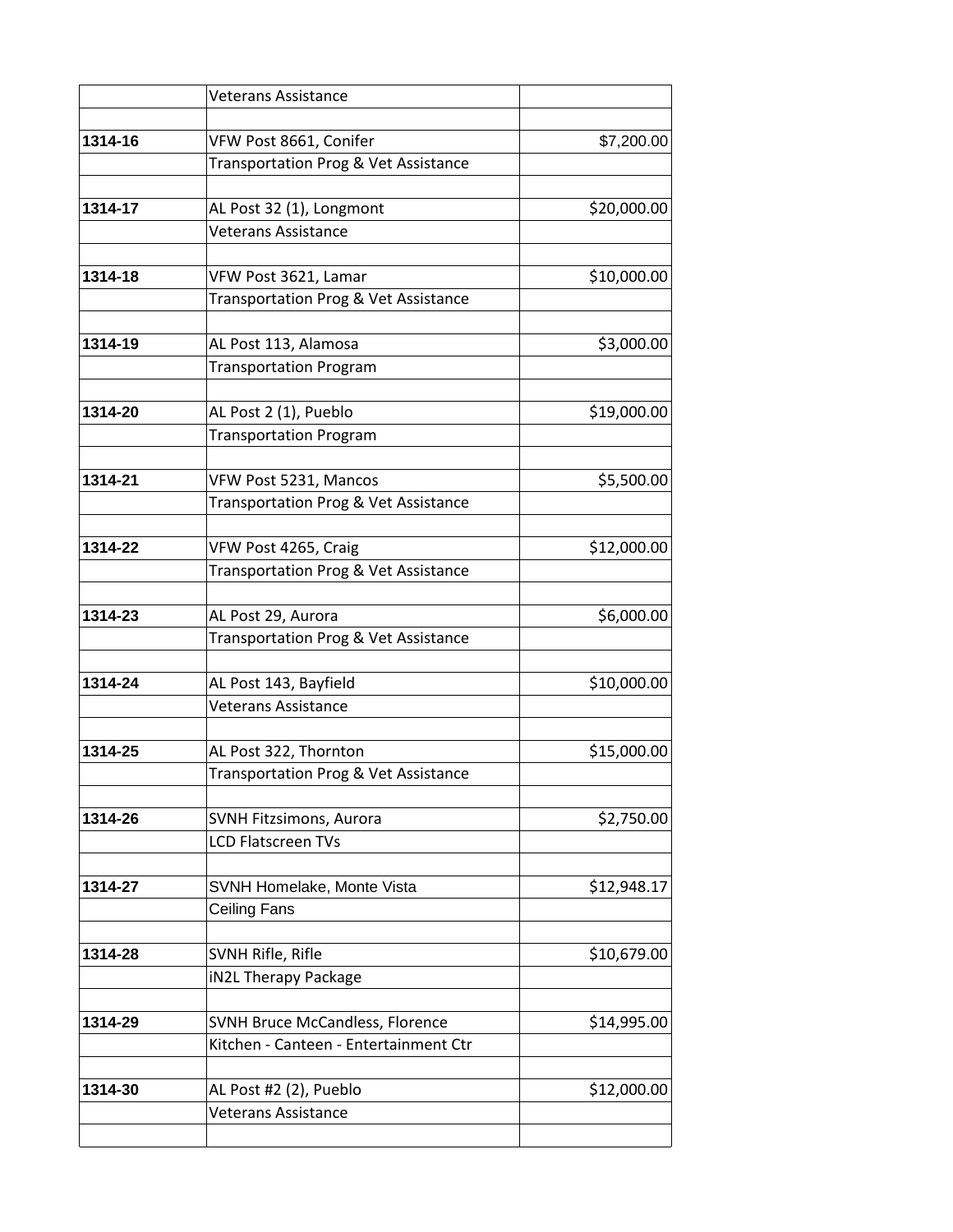| 1314-31 | VFW Department of CO, Lakewood                                     | \$40,000.00 |
|---------|--------------------------------------------------------------------|-------------|
|         | Veteran Assistance                                                 |             |
|         |                                                                    |             |
| 1314-32 | AL Post #32, Longmont                                              | \$18,000.00 |
|         | Standdown - Trans - Vet Assistance                                 |             |
| 1314-33 | VFW Post #5843, Meeker                                             | \$6,000.00  |
|         | Trans Prog - Veterans Assistance                                   |             |
|         |                                                                    | \$40,000.00 |
| 1314-34 | DAV Chapter #44, Dolores<br>Trans Prog - Veterans Assist - Vehicle |             |
|         |                                                                    |             |
| 1314-35 | AL Post #103, Littleton                                            | \$20,000.00 |
|         | <b>Veterans Assistance</b>                                         |             |
| 1314-36 | VFW Post #6624, Evans                                              | \$30,000.00 |
|         | Job Assistance - Veterans Assistance                               |             |
|         |                                                                    |             |
| 1314-37 | NABVETS Chap #24, Aurora                                           | \$20,000.00 |
|         | <b>Veterans Assistance</b>                                         |             |
|         |                                                                    |             |
| 1314-38 | AL Post #22, Northglenn                                            | \$25,000.00 |
|         | Job Assistance - Veterans Assistance                               |             |
| 1314-39 | PPVA Mountain States Chap, Aurora                                  | \$0.00      |
|         | NVWG - DAVWSC - NursingHome OutR                                   |             |
|         |                                                                    |             |
| 1314-40 | AL Post #18, Greeley                                               | \$10,000.00 |
|         | <b>Veterans Assistance</b>                                         |             |
| 1314-41 | AL Post #23, Aurora                                                | \$10,000.00 |
|         | <b>Veterans Assistance</b>                                         |             |
|         |                                                                    |             |
| 1314-42 | VFW Post #41, Loveland                                             | \$40,000.00 |
|         | Job Assistance - Veterans Assistance                               |             |
| 1314-43 | AL Post #207, Pueblo West                                          | \$5,000.00  |
|         | <b>Veterans Assistance</b>                                         |             |
| 1314-44 | VFW Post #1, Denver (1)                                            | \$0.00      |
|         | <b>WVOC Conference</b>                                             |             |
|         |                                                                    |             |
| 1314-45 | VFW Post #1, Denver (2)                                            | \$10,000.00 |
|         | <b>Standdown Support Statewide</b>                                 |             |
| 1314-46 | VFW Post #1, Denver (3)                                            | \$5,000.00  |
|         | Veterans Assistance (4th Qtr)                                      |             |
|         |                                                                    |             |